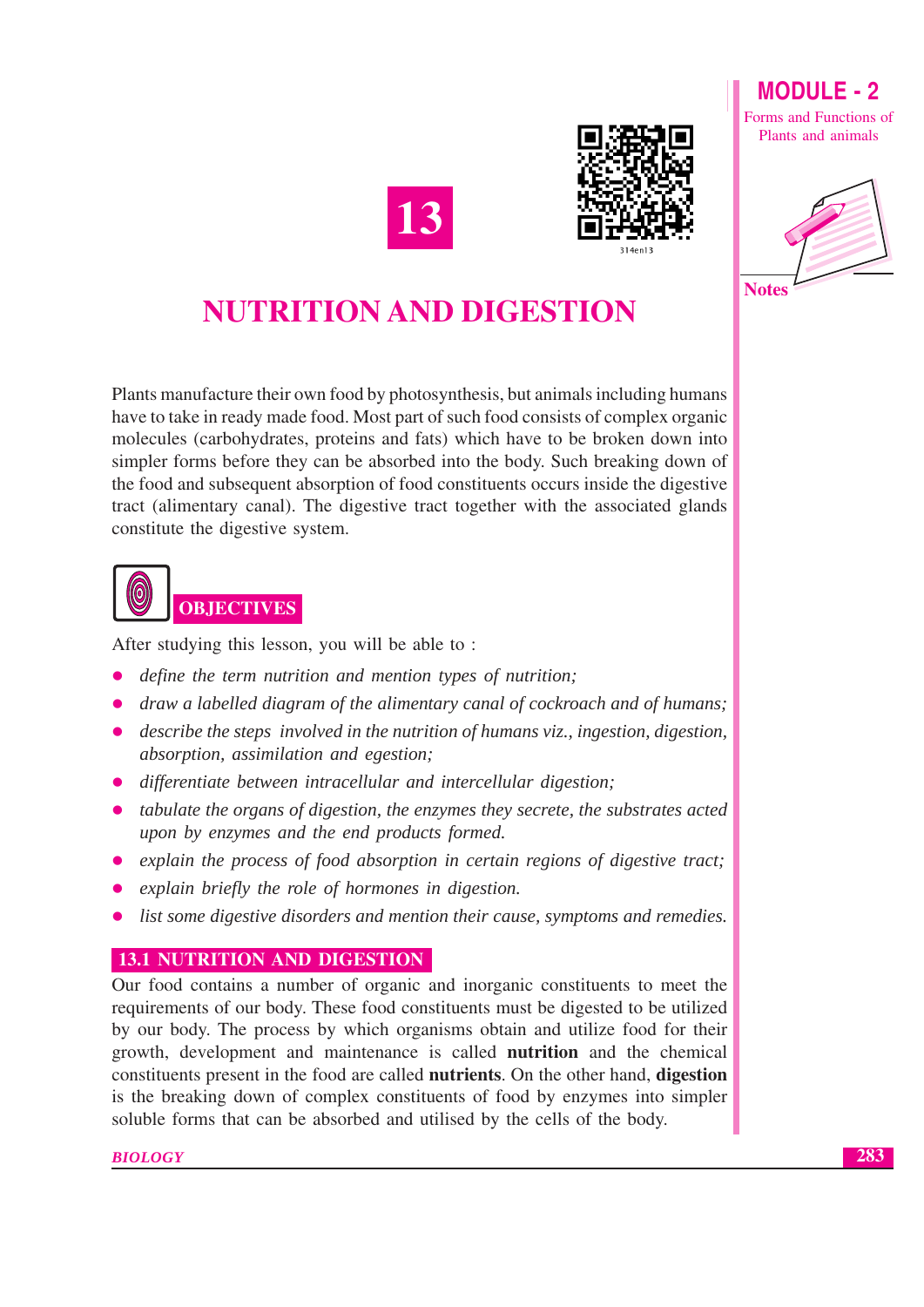Forms and Functions of Plants and animals



**Notes** 

In this lesson you will study the various modes of nutrition, types of digestion, the process of digestion of food, and its absorption and assimilation in humans. The nutritional role of food constituents will be discussed in lesson 27.

#### **Types of nutrition**

There are mainly two types of nutrition **autotrophic nutrition** and **heterotrophic** nutrition.



#### There are Five Major Steps in Animal Nutrition (Holozoic nutrition)

The food we take contains highly complex nutrients like **protein**, carbohydrates and fats. These substances cannot be utilized as such by our body. These have to be broken down into simpler and smaller molecules before they can enter into the cells. Proteins must be broken down into amino acids, carbohydrates into glucose, fats into fatty acids and glycerol. Amino acids, glucose, fatty acids and glycerol are simpler substances, and can be directly utilised by our body. This breakdown of complex food constituents and their absorption is accomplished by the **digestive** system. The processes involved in nutrition are :

- (i) Ingestion : Taking in food, chewing or sucking it and swallowing.
- **Digestion :** Conversion of complex food into simpler absorbable form.  $(ii)$
- **Absorption :** Absorbing digested food from the gut to reach the body  $(iii)$ tissues.
- $(iv)$ **Assimilation :** Utilization of digested food nutrients by the body tissues.
- $(v)$ **Egestion :** Removal of undigested and unabsorbed food from the body.

#### 13.2 TWO TYPES OF DIGESTION (Intracellular and extracellular)

Generally two types of digestion are seen in heterotrophs : (a) Intracellular (b) Extracellular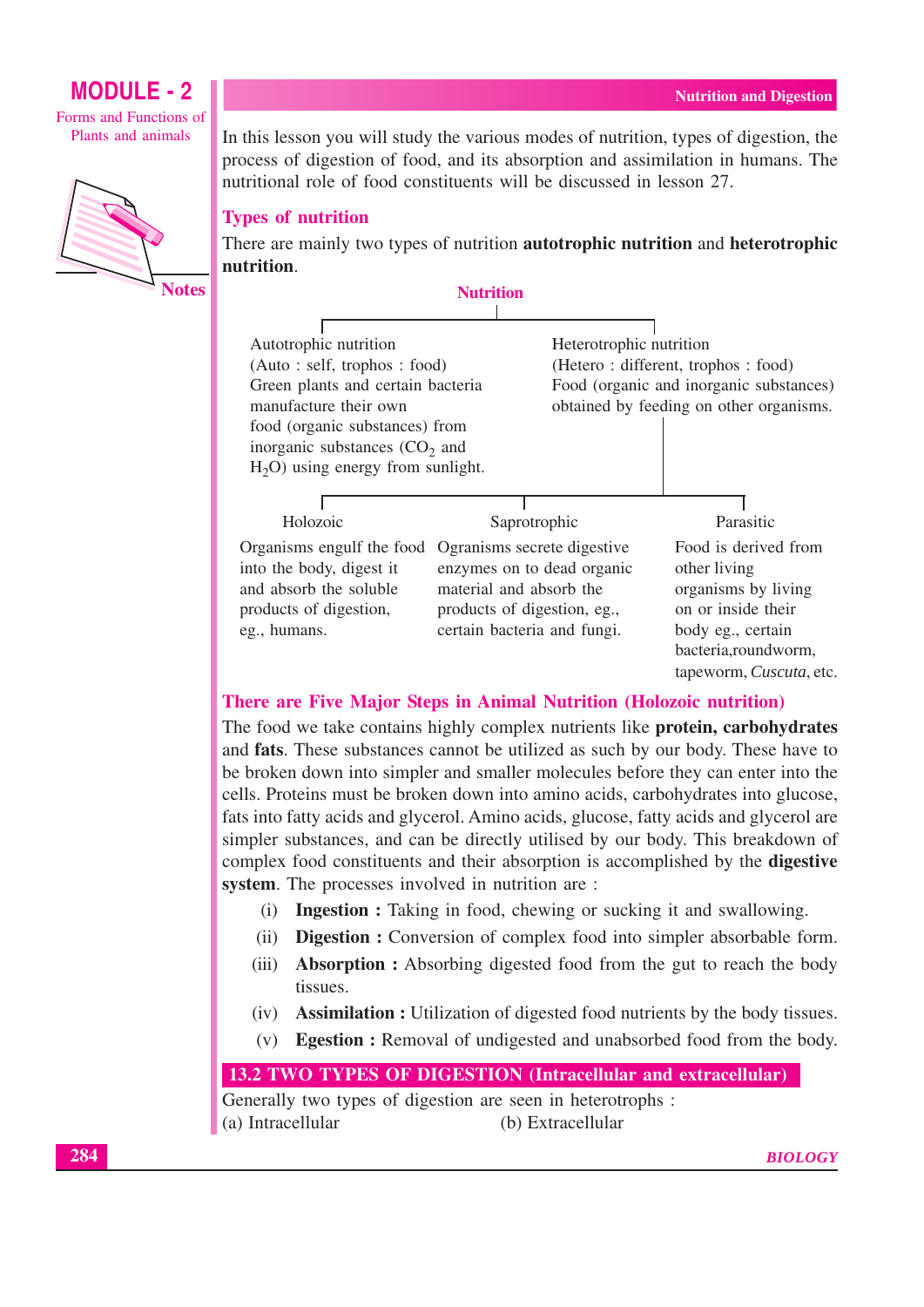#### 13.2.1 Intracellular Digestion (Intra  $=$  inside)

All the five steps of nutrition occur inside the cell itself, as in Amoeba, Paramecium and other unicellular animals.



Fig. 13.1 Intracellular digestion in Amoeba

- Food particles such as minute bacteria are enclosed (caught) by pseudopodia (pseudo = false, podia = feet) to form a *food vacuole (Ingestion)*.
- Enzymes from cytoplasm are secreted into the food vacuole to break down complex food. (Digestion)
- Digested food is absorbed into the cytoplasm. *(Absorption)*
- The absorbed food is used up wherever required in the cell. *(Assimilation)*
- The undigested unabsorbed food is expelled, when the food vacuole comes near  $\bullet$ the cell surface and bursts open. (Egestion)

Food vacuoles are temporary structures and every time the Amoeba feeds, a new food vacuole is produced. All free-living *unicellular* animals carry out intracellular digestion, as mentioined above.

#### 13.2.2 Extracellular digestion ( $extra = outside$ )

Digestion occurs outside the cell. All animals (excluding sponges) carry out extracellular digestion. They have either a cavity, a tube, or a food canal which receives the ingested food. Digestive enzymes are poured over the food, and the products of digestion are absorbed back into the cells. The undigested, unabsorbed food is thrown out of the digestive cavity. For example, Fig.13.2 shows digestive organs of cockroach where extracellular digestion occurs.



Fig. 13.2 Digestive organs of a cockroach for extracellular digestion.

Forms and Functions of Plants and animals

**MODULE - 2** 

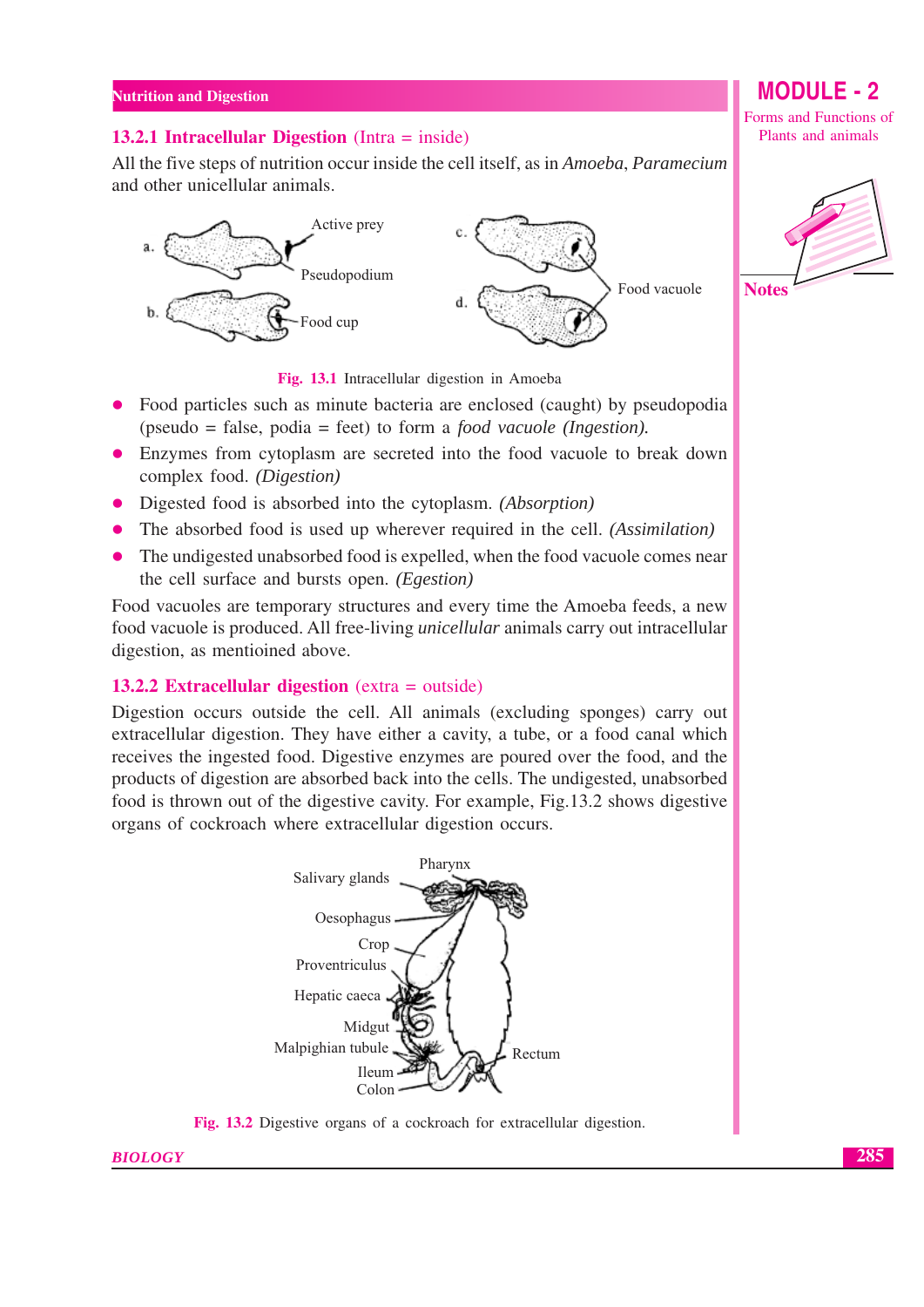#### **MODULE - 2** Forms and Functions of Plants and animals



#### 13.2.3 Joint Intracellular and Extracellular digestion

In Hydra and other Cnidarians, the food (tiny prey) is caught by the tentacles and ingested through the mouth into the single large digestive cavity, called gastrovascular cavity (Fig. 13.3). Enzymes are secreted from the cells bordering this cavity and poured on the food for **extracellular digestion**. Small particles of the partially digested food are engulfed into the vacuoles of the digestive cells lining gastrovascular canal for intracellular digestion. Any undigested and unabsorbed food is finally thrown out of the mouth.





### **INTEXT QUESTIONS 13.1**

1. List the five major steps in animal nutrition

| $M_{\rm tot}$ is interestible at the set on $\Omega$ (the compact of the continuation of the inter- |
|-----------------------------------------------------------------------------------------------------|

2. What is intracellular digestion? Give example of an organism showing intracellular digestion.

#### **13.5 THE HUMAN DIGESTIVE SYSTEM**

The digestive system in humans consists of an alimentary canal and associated digestive glands. The human alimentary canal (aliment: nourish) is a continuous muscular digestive tube that runs through the body. It is open at two ends with the openings, which are **mouth** at anterior end and **anus** at posterior end. It digests the food, breaks it down into smaller substances, and absorbs the digested food. The alimentary canal has the following parts (Fig. 13.4).

- 1. Mouth and associated organs (teeth, tongue)
- 2. Pharvnx (or throat): A cavity at the back of the mouth. It is a common passage for the inhaled air and the swallowed food.
- 3. Oesophagus: A narrow tube arising from pharynx, continuing through the thorax and ending in the stomach.
- **4.** Stomach: An elastic bag with highly muscular walls, located below the diaphragm.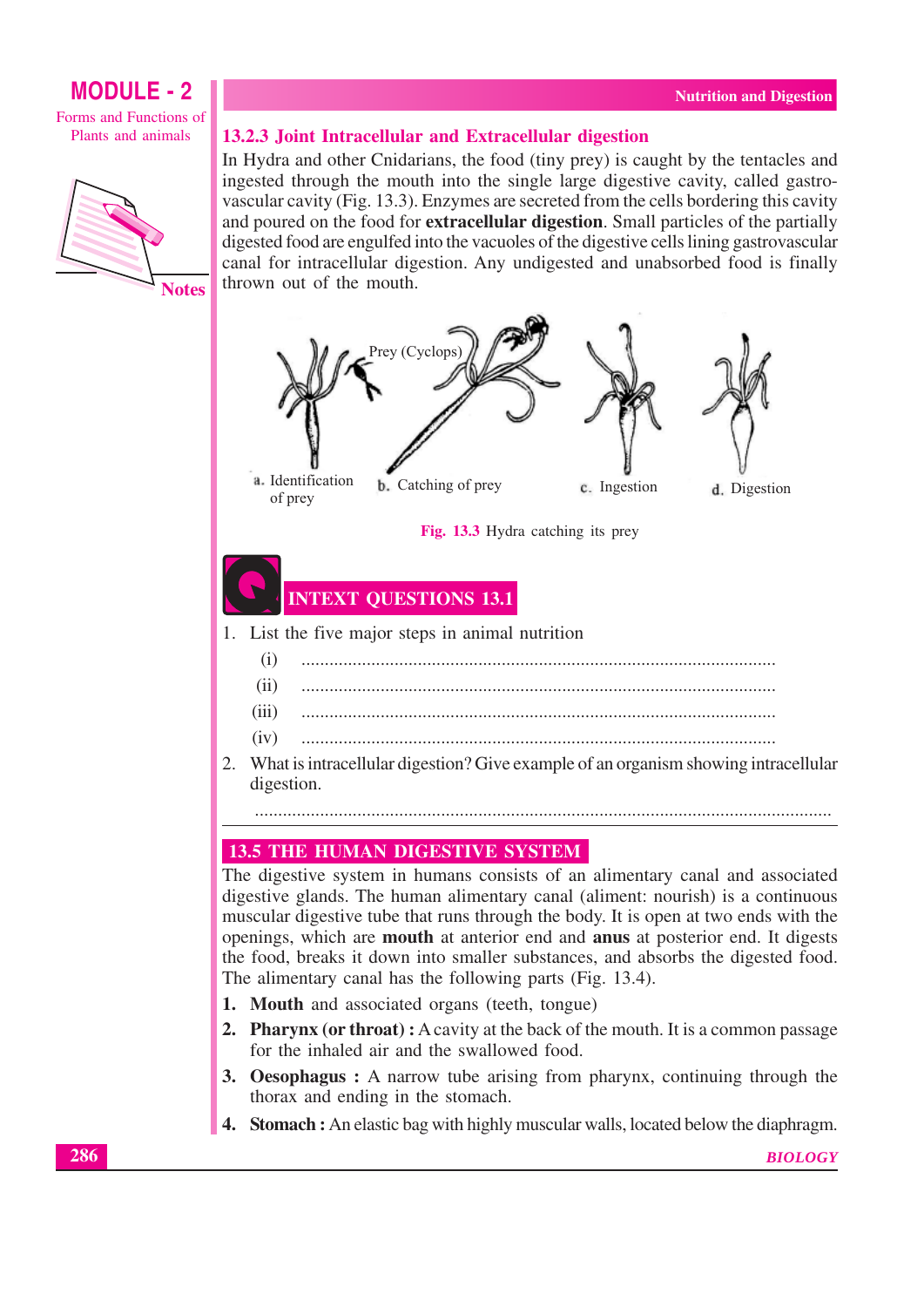- **5. Small intestine :** Longest part of alimentary canal, a tube about 7 meters long and about 2.5 cm wide. Much coiled and folded, it is contained in the abdomen. Its three subdivisions are:
	- (i) **Duodenum–Short** upper part, next to stomach
	- $(ii)$ **Jejunum-Slightly longer part, about 2 meters long.**
	- (iii) **Ileum–L**ongest, about 4 meters long, coiled and twisted.



Fig. 13.4 Human Alimentary canal and the associated glands.

- **6. Large Intestine :** About 1.5 meters long and has three parts.
	- (i) **Caecum–Small** blind pouch at the junction of small and large intestine. A narrow worm-shaped tube (vermiform appendix) projects from the caecum.
	- (ii) **Colon :** A little over 1 meter long, it has three parts termed ascending, transverse and descending limbs of the colon.
	- (iii) **Rectum**: Last part, about 15 cm. long. It has two parts, the rectum proper and anal canal. Anus is the external opening surrounded by circular muscles (sphincters).

The vermiform appendix is a vestigial (functionless) organ in humans, but is large and functional in herbivorous mammals.

**BIOLOGY** 

**MODULE - 2** 

Forms and Functions of Plants and animals

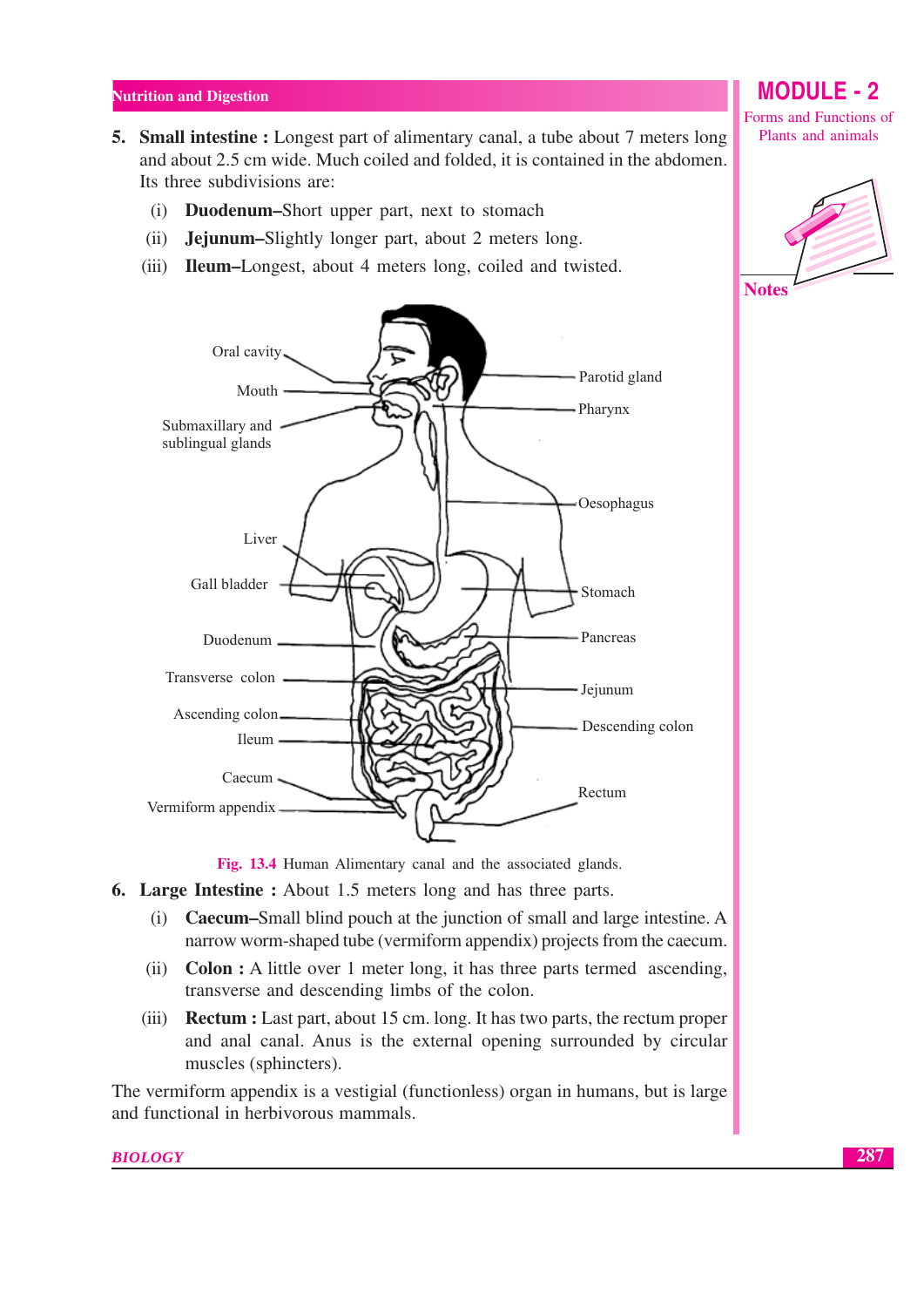Forms and Functions of Plants and animals



**Notes** 

#### (a) Digestive Glands (Sources of digestive enzymes)

There are two sources of digestive enzymes :

- 1. The glandular cells of the lining of stomach and intestine, which directly pour their secretion into the lumen of the gut or the alimentary canal.
- 2. Special glands such as the **salivary glands**, the **liver** and the **pancreas** which pour their secretions into the gut through their ducts.

Our mouth is always moist, even on a hot summer day. How does this happen? This happens because there is a watery fluid called saliva which is secreted by salivary glands into the mouth cavity. It is this saliva, that keeps the mouth moist all the time.

#### (b) Salivary Glands

There are three pairs of Salivary glands in our mouth cavity (Fig. 13.4).

- 1. Parotid glands located in front of and below each ear, produces watery saliva rich in amylase (Starch digesting enzyme)
- 2. Submaxillary glands close to inner side of lower jaw, produce water and mucus.
- 3. Sublingual glands below the tongue, produce water and mucus.

These glands continuously pour saliva into the mouth cavity. Do you know that the amount of saliva secreted is about 1000 to 1200 ml per day.

- (c) Functions of Saliva
- 1. It cleans the mouth cavity and tends to destroy germs with its lysozymes that cause teeth decay.
- 2. It moistens and lubricates food which helps in swallowing.
- 3. It acts as solvent, dissolving some food particles to stimulate taste buds of the tongue.
- 4. Saliva helps in the digestion of food as it contains an enzyme salivary amylase which digests starch converting it into sucrose. That is why starch when chewed leaves a sweet taste in the mouth.

#### (d) Liver

Liver is the largest gland, located in the upper right side of the abdomen below the diaphragm. It secretes bile, which gets collected in gall bladder and is finally poured into the duodenum through the common bile duct (Fig. 13.4). Besides secreting bile, which helps in digestion, the liver has numerous other functions.

#### (e) Pancreas

Pancreas is a reddish brown gland located in the bend of the duodenum. Its digestive secretion (pancreatic juice) is poured into the duodenum by the pancreatic duct. (Pancreas also produces certain hormones, which will be taken up in details in lesson  $no$  16)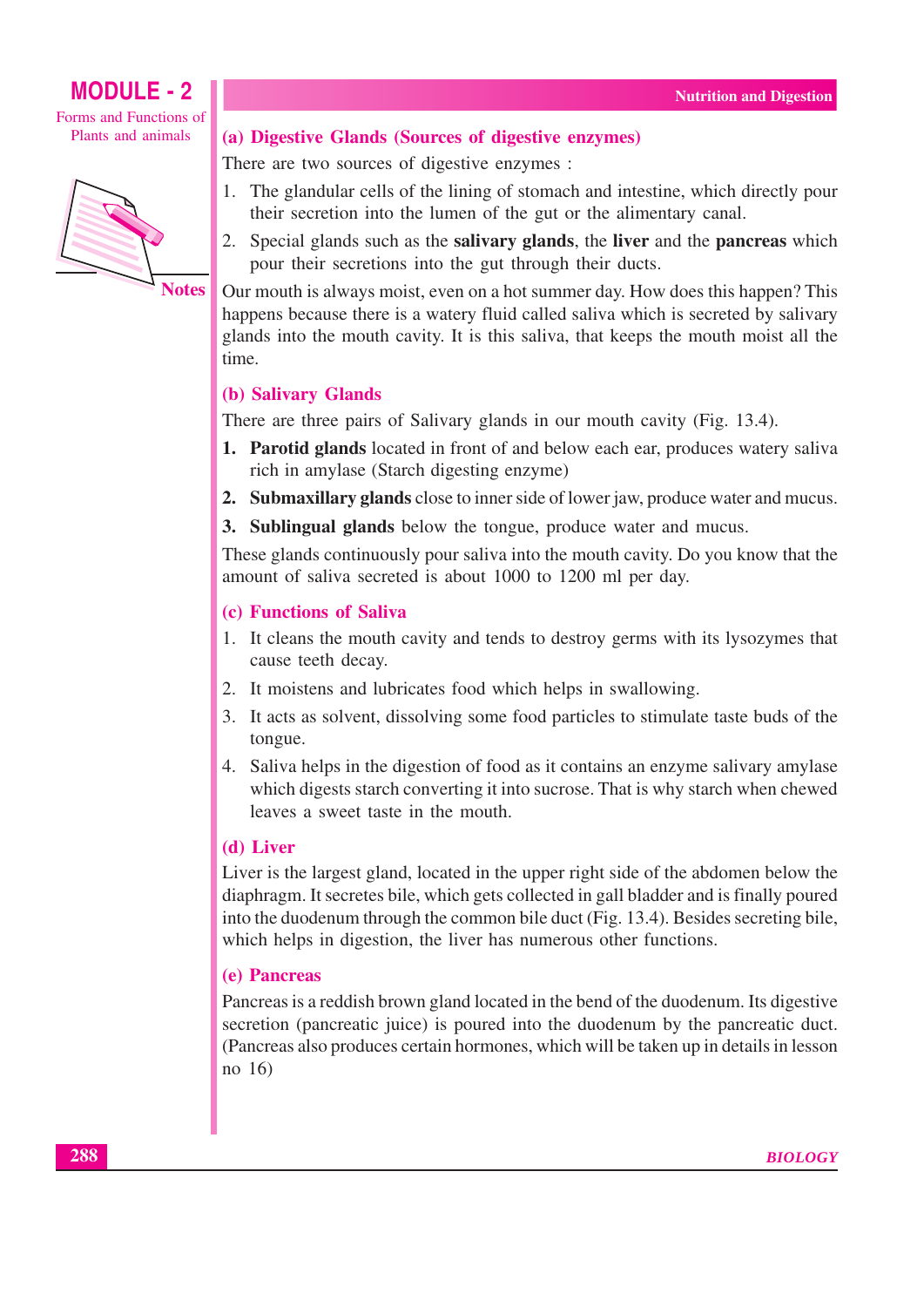

1. Match the characteristics in column A with the parts of digestive system given in column B

| Column A                                                            | Column B            |
|---------------------------------------------------------------------|---------------------|
| Characteristics                                                     | Part                |
| $(1)$ Common passage for air<br>breathed in and the food swallowed. | (a) Small intestine |
| (2) Elastic bag like structure                                      | (b) Pancreas        |
| (3) Has three limbs-ascending,<br>transverse and descending         | (c) Duodenum        |
| (4) Longest part of the food canal                                  | (d) Pharynx         |
| (5) Receives bile and pancreatic juice                              | (e) Appendix        |
| (6) Narrow worm-shaped projection                                   | (f) Stomach         |
| (7) Largest gland in body                                           | $(g)$ Colon         |
| (8) Gland located in the bend of<br>duodenum                        | (h) Liver           |

#### 2. Name the **three** salivary glands and mention their location in the mouth cavity.

**13.6 THE DIGESTIVE PROCESS** 

Digestion involves two kinds of processes :

- (a) **Mechanical process** which includes cutting and, grinding thus breaking the food into small particles; swallowing the food and then pushing the food along the food canal. Smaller particles expose greater surface area for action by enzymes.
- (b) *Chemical process* which includes the enzymatic breakdown of complex food constituents (nutrients) into simpler absorbable form.

Digestion involves hydrolysis, i.e. spliting by addition of water  $(H^+$  and  $OH^$ ions) to a molecule resulting in its break down into two or more simpler molecules. The enzymes act only as catalysts to accelerate the reaction.

Sucrase  $C_6H_{12}O_6 + C_6H_{12}O_6$ For example  $C_{12}H_{22}O_{11} + H_2O$ (sucrose) (glucose) (fructose)

#### (a) Mechanical Process in Digestion

- The lips hold the food within the mouth and help in sucking it in and sipping  $\bullet$ liquids.
- The teeth cut, tear and grind the food.  $\bullet$

#### **BIOLOGY**

**MODULE - 2** 

Forms and Functions of Plants and animals

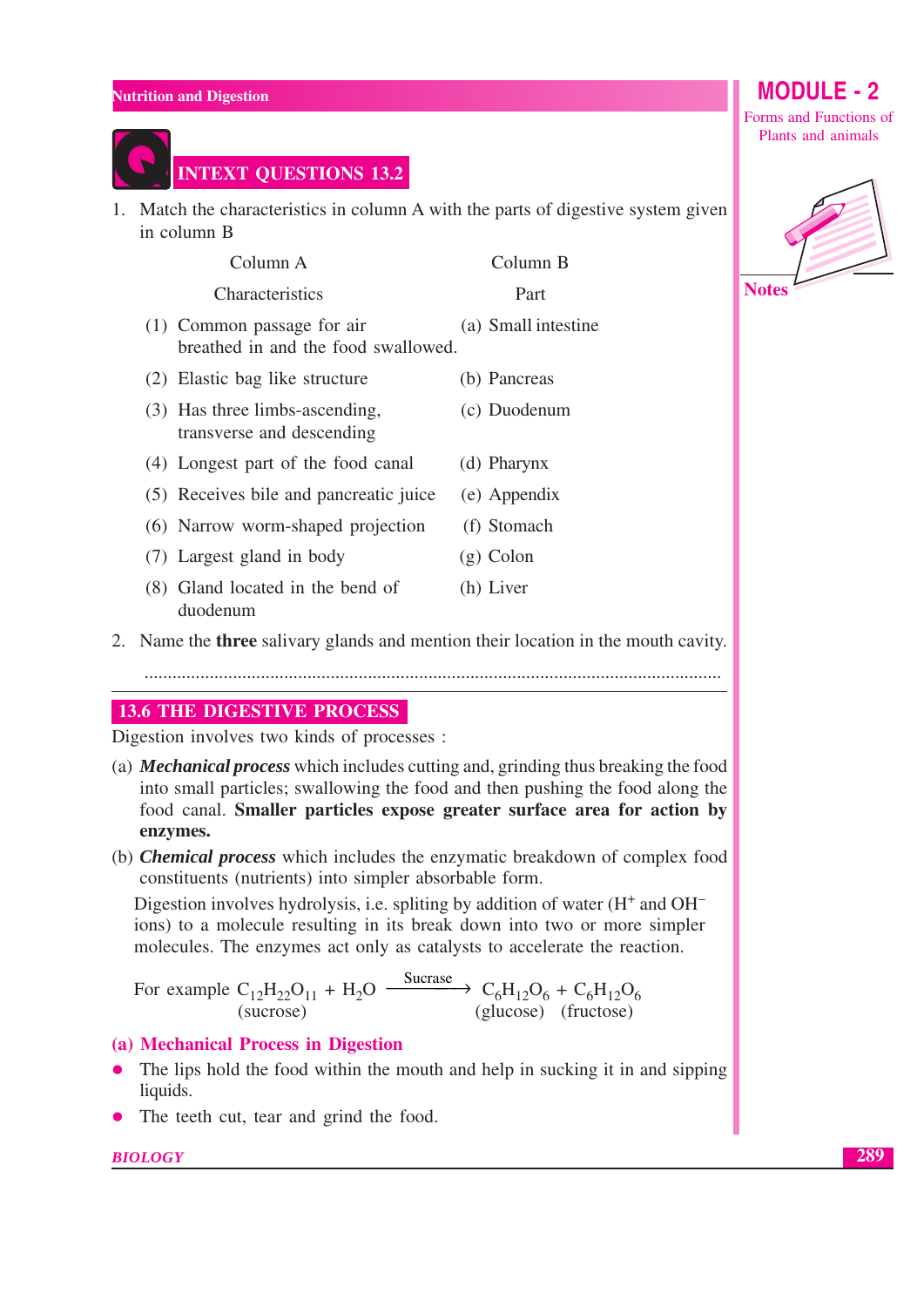Forms and Functions of Plants and animals



The tongue manipulates food while chewing, mixes saliva in it, rolls it into a  $\bullet$ ball termed as **bolus** and helps in swallowing.

The oesophagus conducts the food (bolus) down into the stomach by a wave of contraction of the circular muscles in the wall of alimentary canal (Fig. 13.5). This wave of contraction is called **peristalsis**.



Fig. 13.5 A-During swallowing, the epiglottis closes the opening of the trachea, leading to momentary stoppage of breathing, and the food is pushed down the oesophagus, B-Peristalsis is a wave of contraction of muscles of alimentary canal which pushes food down

through the alimentary canal.

- The stomach churns the food mixing it with gastric juice and thus produces a creamy chyme (partially digested food).
- The peristaltic movements keep pushing the food from stomach to the intestine and finally pushing it into the rectum.

#### (b) Chemical Processes in Digestion

#### 1. In Mouth

Saliva contains only a single enzyme Amylase (old name Ptyalin) which acts on starch in two ways :

- $\xrightarrow{\text{Amylase}}$  Dextrins Raw *uncooked* starch  $(i)$ (soluble, partially hydrolysed starch)
- Amylase > Maltose (a sweet-tasting disaccharide) Cooked starch - $(ii)$

#### 2. In Oesophagus

Food as bolus moves through obsophagus into the stomach by peristals is. Salivary amylase continues digesting starch.

#### 3. In Stomach

Initial digestion of starch by salivary amylase continues till the contents of stomach become acidic by presence of HCl. The gastric juice produced from the lining of the stomach is a colourless highly acidic liquid (pH 1-2). It contains *Water* (98%), some salts, *hydrochloric acid*  $(0.5\%)$ , the lubricant mucin and two enzymes *pepsin* and *lipase*.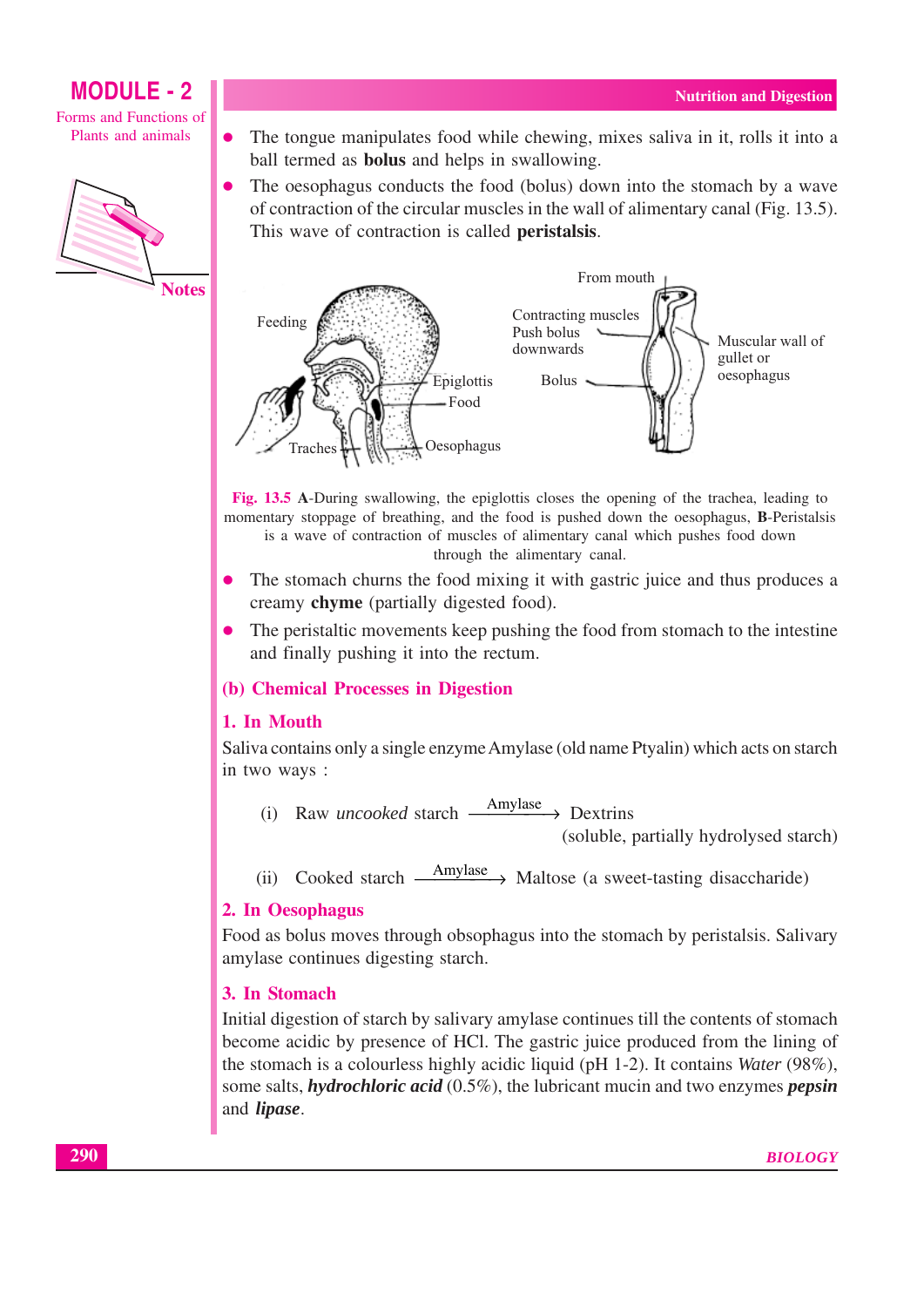*Hydrochloric acid* is secreted by *Oxyntic (parietal)* cells of the stomach wall. It performs the following function:

(i) kills bacteria entering along with food.

(ii) loosens fibrous material in food,

(iii) activates the inactive pepsinogen to its active form pepsin,

 $(iv)$  maintains acidic medium for action by pepsin,

 $(v)$  curdles milk so that it does not flow out and stays for action by pepsin.

**Pepsin** is secreted in its inactive form or the proenzyme called pepsinogen secreted from the chief cells of the stomach wall. In the presence of HCl it turns into the active pepsin which acts on proteins and breaks them down into proteoses and peptones.

> $\frac{\text{Pepsin}}{\text{Proteoses}}$  Proteoses and peptones Protein -

#### **4. Small Intestine**

In the small intestine the food which is partially digested in the stomach, and called chyme is acted upon by three main digestive juices.

- (i) Bile juice from the liver
- (ii) Pancreatic juice from the pancreas
- (iii) Intestinal juice secreted from special cells in the intestinal epithelium at the base of intestinal villi. (Fig. 13.6)

The bile juice and pancreatic juice are poured into the duodenum by their respective ducts which join together to form a common hepato pancreatic duct. The intestinal juice directly mixes with the food.

#### (i) Bile Juice

Bile is a yellowish, green, alkaline liquid (pH about 8). It consists of  $(i)$  water (98%), (ii) sodium carbonate in large quantity which neutralizes the acid of the **chyme** (semi digested food) received from stomach; makes it alkaline, and (iii) bile salts (sodium glycocholate and sodium taurocholate) which emulsify fats.



Fig. 13.6 Portion of intestinal wall showing villi and the associated structures.

#### **BIOLOGY**

Forms and Functions of Plants and animals

**MODULE - 2** 



291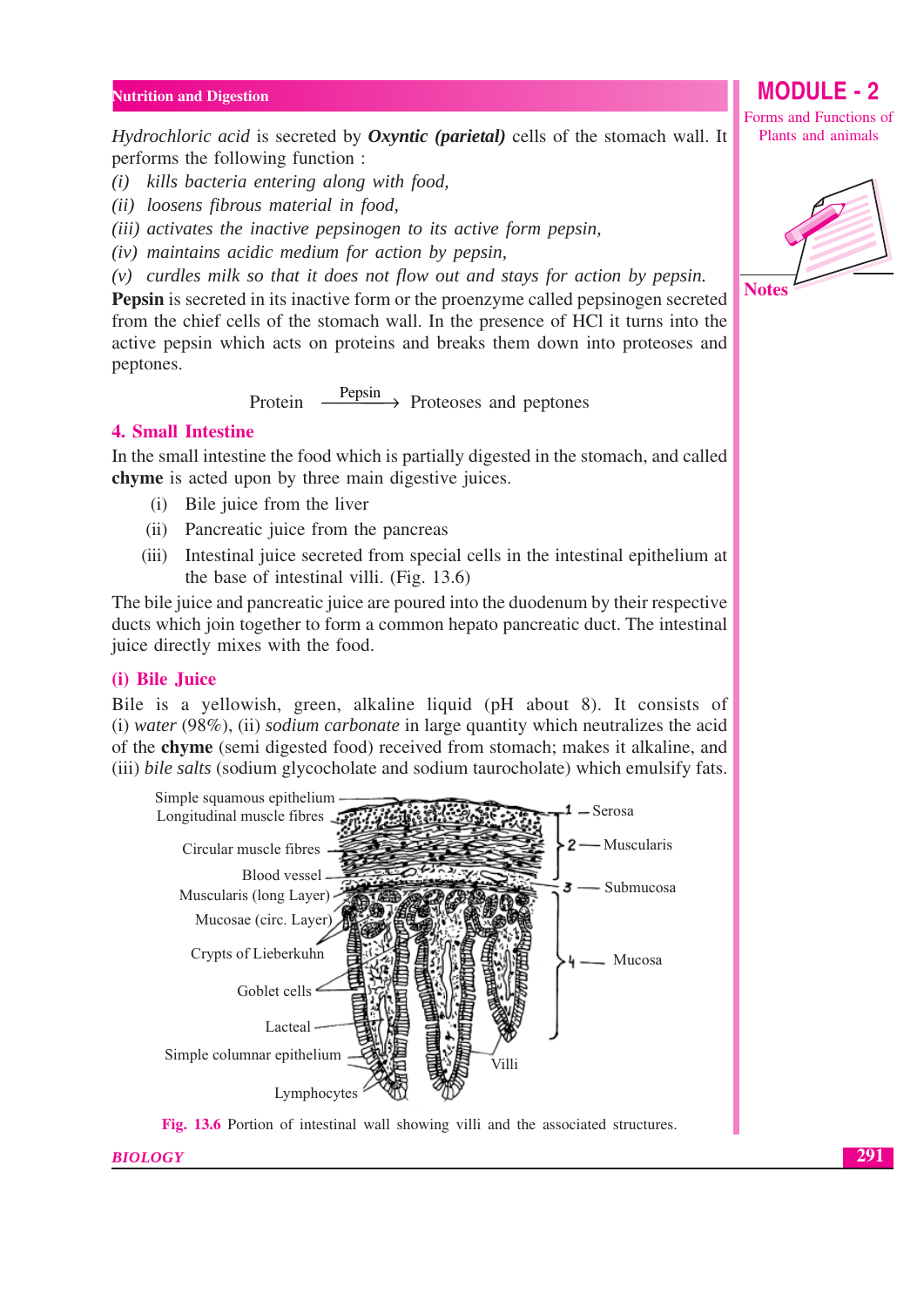Forms and Functions of Plants and animals



**Notes** 

Emulsification is the breaking up of large lipid (fat) droplets into small droplets, which provides greater surface for enzyme action.

The yellowish green colour of the bile is due to the pigments *biliverdin* and *bilirubin* produced by the breakdown of the dead and worn out RBCs (Red Blood corpuscles). These pigments are excreted in faeces (solid or semi-solid waste and undigested food) that is thrown out through the anus.

Bile has no digestive enzymes. It simply emulsifies fats.

#### (ii) Pancreatic Juice

The pancreatic juice contains *six* major categories of enzymes, which act in an alkaline medium.

- (a) **Amylase** completes conversion of starch (polysaccharide) into maltose (disaccharide).
- (b) Lipase also called *steapsin*, acts on emulsified fats to produce *fatty acids* and glycerol.
- (c) Nucleases digest nucleic acids, i.e. DNA and RNA content of the food.
- (d) **Trypsinogen** the inactive precursor (proenzyme) of trypsin. It is activated into *trypsin* by the enzyme *enterokinase* secreted by the lining of duodenum. Trypsin acts on remaining proteins (not digested by pepsin) and the proteoses and peptones to produce *peptides* and *amino* acids.
- (e) Chymotrypsin acts on milk protein case in to produce *paracase in* (curd), and also converts other proteins into *peptides*.
- (f) **Carboxypeptidases** act on peptides to produce small *peptides* and amino acids.

#### (iii) Intestinal Juice or Succus Entericus

It contains the following categories of enzymes :

(i) Glycosidases (including maltase, sucrase and lactase). These hydrolyse the disaccharide maltose (malt sugar), sucrose (cane sugar) and lactose (milk sugar) into the simpler absorbable monosaccharides (glucose, fructose and galactose).

| 1. Maltose | Maltase | $\rightarrow$ gluscose + glucose |
|------------|---------|----------------------------------|
|            |         |                                  |

Disaccharides  $\left\{ 2. \text{Success}\leftarrow \text{Success}\right\}$  gluscose + Fructose  $\left\{ \text{Monosaccharides} \right\}$ 

3. Lactose  $\xrightarrow{\text{Lactase}}$  gluscose + galactose

- (ii) Lipase completes the digestion of any lipid (fat) not digested by pancreatic juice.
- (ii) Peptidases (aminopeptidase and dipeptidase) act on peptides and dipeptides to produce smaller peptides and amino acids.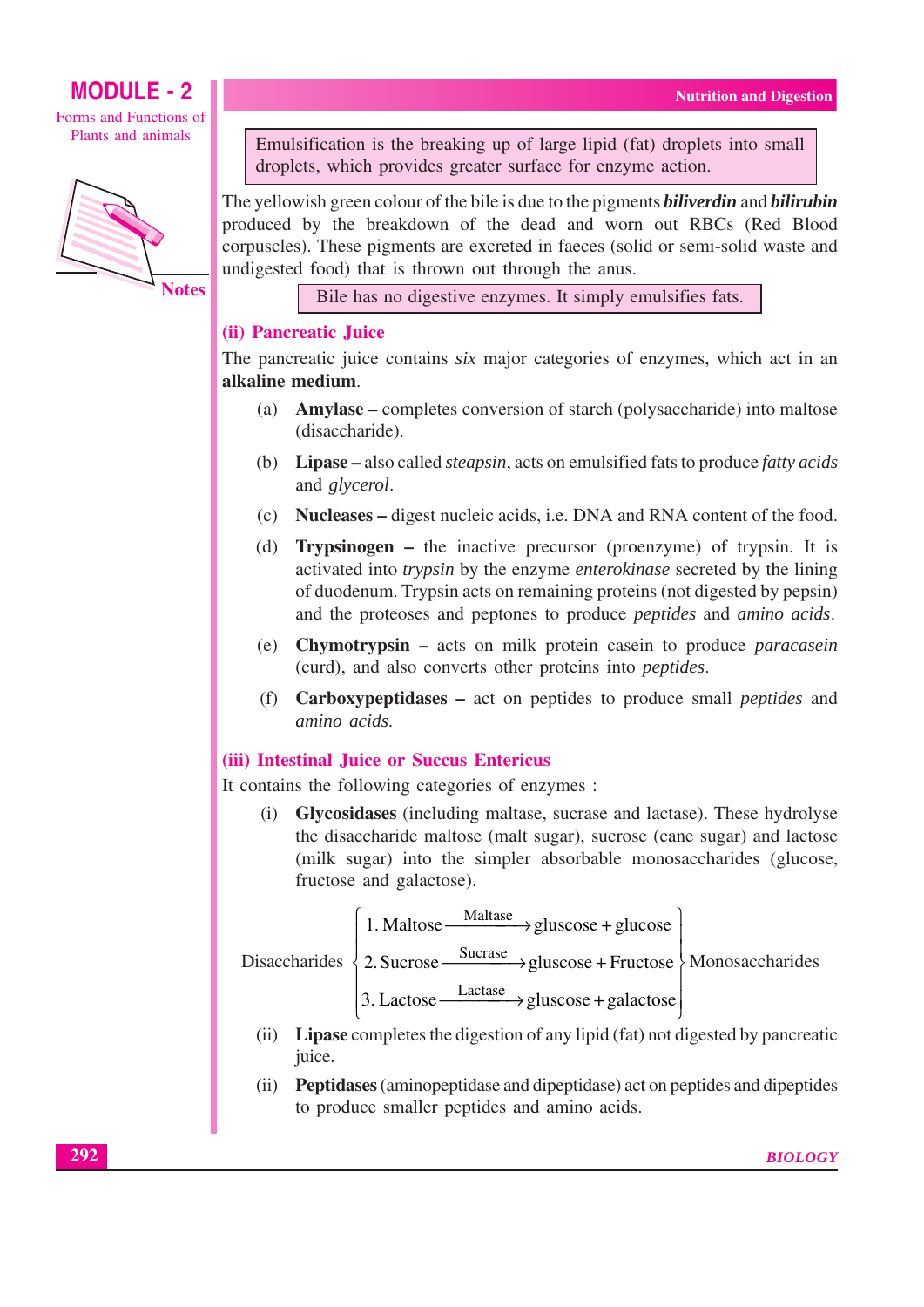(iii) Nucleases breakdown nucleotides into phosphate, sugar and different nitrogenous bases.

Summary of digestion in various parts of human alimentary canal is shown in table  $13.1$ 

| <b>Table 13.1</b> : Various digestive enzymes secreted and their role in the |  |  |  |  |  |  |  |  |  |
|------------------------------------------------------------------------------|--|--|--|--|--|--|--|--|--|
| digestion of food in humans                                                  |  |  |  |  |  |  |  |  |  |



| Site of<br>Secretion | Digestive juice  | Enzyme                        | Mode of action                                            |
|----------------------|------------------|-------------------------------|-----------------------------------------------------------|
| Mouth                | Saliva           | Salivary amylase<br>(ptyalin) | Converts starch into maltose                              |
| Stomach              | Gastric juice    | Pepsin                        | Converts proteins into peptones and<br>proteoses          |
| Duodenum             | Bile juice       | No Enzyme                     | Emulsification of fats                                    |
|                      | Pancreatic juice | Trypsin                       | Converts peptones and small peptides<br>into amino acids. |
| Small intestine      | Intestinal juice | Erepsin                       | Converts peptones and small peptides<br>into amino acids. |
|                      |                  | Sucrase                       | Converts sucrose into glucose and frutose.                |
|                      |                  | Maltase                       | Converts maltose into glucose                             |
|                      |                  | Lactase                       | Converts lactose into glucose and<br>galactose.           |
|                      |                  | Lipase                        | Converts fats into fatty acids and<br>glycerols.          |



### **INTEXT OUESTIONS 13.3**

- 1. How is grinding of food in the mouth helpful in digestion?
- 
- 2. Name the source gland for following enzymes.
	-
	-
	-
- 3. List at least four enzymes that contribute towards digesting proteins.
	-

#### **13.7 ABSORPTION OF NUTRIENTS**

Some absorption occurs in the mouth itself, some in the stomach but most absorption occurs in the intestine. The summary of absorption of nutrients is given below.

**BIOLOGY** 

#### 293

### **MODULE - 2**

Forms and Functions of Plants and animals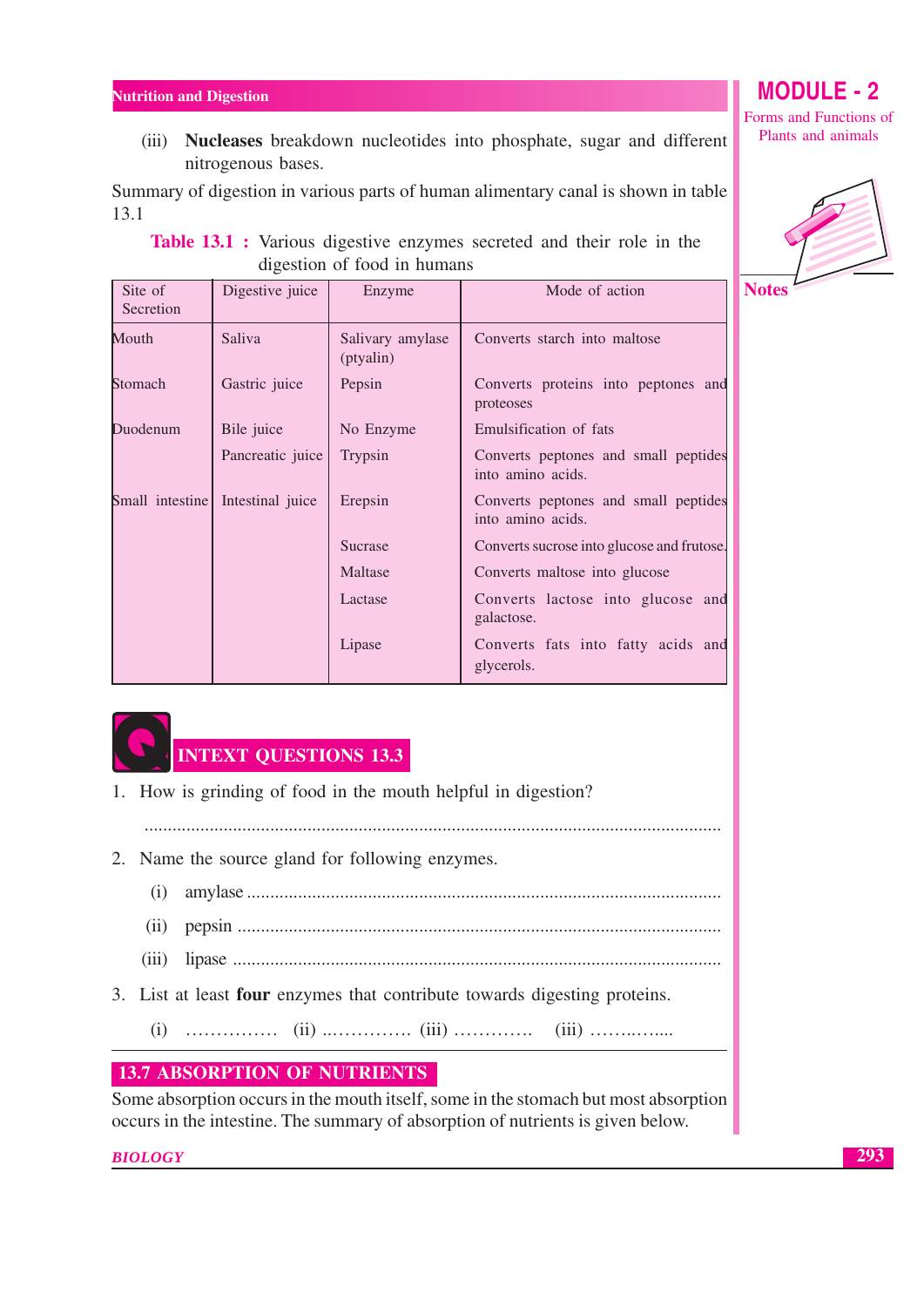Forms and Functions of Plants and animals



**Notes** 

#### 1. In Mouth

Minute quantities of water, water-soluble vitamins and simple sugars like glucose (as in honey) are absorbed in the mouth.

#### 2. In Stomach

Water, glucose, ethanol (alcohol), certain minerals, vitamins and certain drugs may be absorbed into the cells lining the stomach. This absorption occurs by osmosis, diffusion (down the concentration gradient) and active transport (against concentration gradient).

#### **3. Small Intestine**

Most absorption of digested food occurs in small intestine. For this, the small intestine is adapted in many ways :

- It is very long and therefore provides more surface area for absorption.  $(i)$
- (ii) Many folds in its wall called *villi* (singular, *villus*) further increase the surface area of absorption. (Fig. 13.6).
- (iii) Single cell eptithelial lining further reduces the distance between the food and underlying blood vessels.
- (iv) The epithelial cells have **microvilli** which are projections of plasma membrane to further increase the absorptive surface.
- (v) It is narrow for slow movement of nutrients allowing absorption.



Products absorbed *into the blood capillaries* of the villi are amino acids and  $\bullet$ monosaccharides (glucose, fructose, galactose).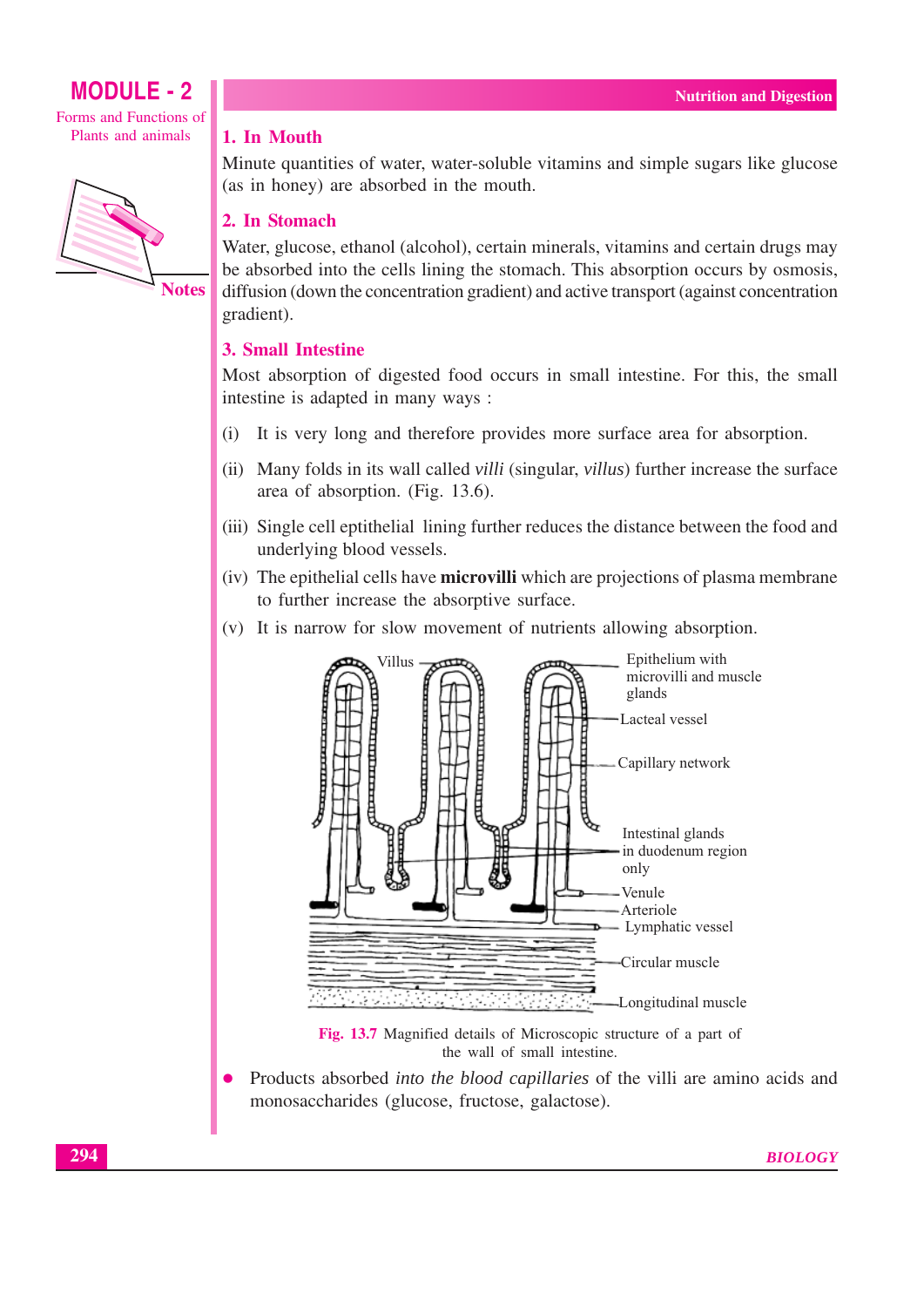- Products absorbed into the lacteals (lymph vessels) of the villi are fatty acids and glycerol.
- Nutrients absorbed into the blood is carried by veins into the liver, and the nutrients absorbed by the **lacteals** (small lymph vessels) enters the lymphatic system.

#### 4. Large Inestine

Most of the water present in the food is absorbed in the *colon* by diffusion. Some mineral ions are absorbed by the colon through active transport.

#### **13.8 ASSIMILATION**

The final conversion of the absorbed nutrients into the living substance, i.e. their utilization by the cells is called **assimilation**.

After absorption from the food canal the digested food is assimilated by the body in the following ways.

- (i) Fatty acids and glycerol are again converted into fats, that may be used or stored in adipose tissue.
- (ii) Simple sugars (monosaccharides) which are in excess are converted into complex polysaccharides like glycogen in liver.
- (iii) Amino acids are utilized in the synthesis of proteins for building up the body tissues and enzymes.
- (iv) Excess amino acids are deaminated (removal of nitrogenous part) to produce simple sugar. (Amino acids cannot be stored).

#### **13.9 EGESTION (DEFAECATION)**

The undigested part (plant fibers) and the unabsorbed digested substances pass into the *rectum*. Such food remnants are temporarily stored in rectum. More water is absorbed and the remnants become semisolid to form *faeces*.

A special reflex called defaecation reflex causes emptying of the rectum and the faeces are passed out via the anus by the relaxation of *sphincter* muscle (A ring shaped muscle which contracts and relaxes to close and open the anus or anal opening.



### **INTEXT OUESTIONS 13.4**

- 1. In which part of the alimentary canal does maximum absorption of water occur?
	-
- 2. List any three ways in which the intestine increases the surface area for absorption?
	- $(i)$
	- $(ii)$
	- $(iii)$

**BIOLOGY** 

### $M$  $O$ DIII $E$ . 2

Forms and Functions of Plants and animals



295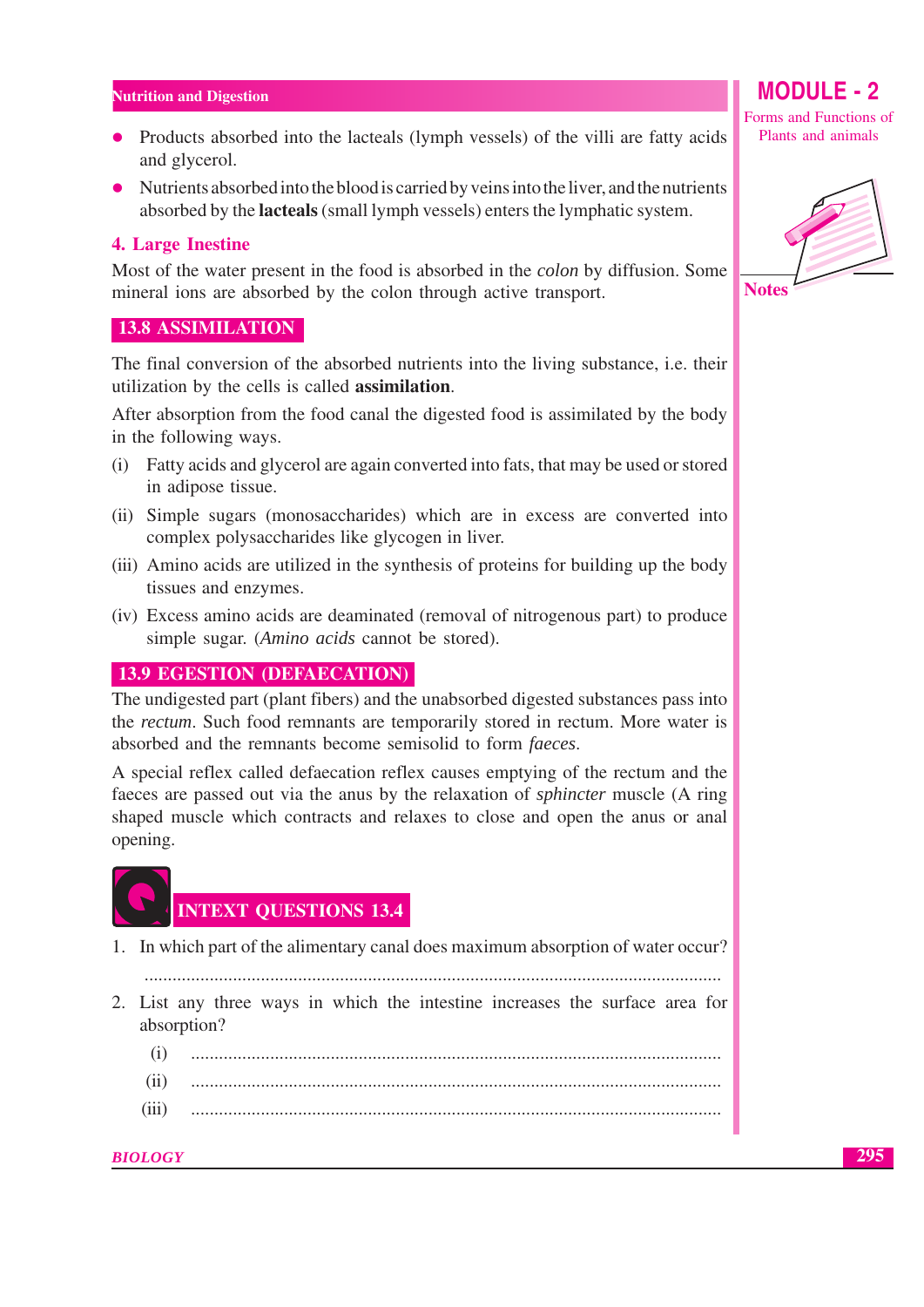Forms and Functions of Plants and animals



3. Which end products of digestion are absorbed by

- $(i)$
- $(ii)$

### 13.10 NEURAL AND HORMONAL CONTROL OF DIGESTIVE SYSTEM

Do digestive juices flow into the alimentary canal all the time? If it were so, it would mean terrible wastage of enzymes when there is no food in the alimentary canal. So, everything must be so timed that there is neither wastage, nor shortage. How is it possible? Let us see how this happens.

Think of the following situations:

- 1. When we see or smell good food or even think or talk about it, our mouth begins to "water" (salivation). This happens through stimulation by nerves coming from the brain. The secretion of thicker saliva is stimulated by chewing action (even if you chew wax instead of food, you will salivate).
- 2. On reaching the stomach, the presence of food stimulates the stomach lining to secrete gastric juice. Secondly, the mechanical stimulation of stomach wall produces a hormone, **gastrin** which again stimulates the secretion of gastric juice.
- 3. As the food enters duodenum, the duodenal epithelium secretes four hormones-Secretin, Pancreozymin, Cholecystokinin, and Enterogastrone.
	- **Secretin** stimulates the flow of pancreatic juice, which is rich in bicarbonates  $(i)$ (to neutralize acid).
	- (ii) **Pancreozymin** helps in the flow of pancreatic enzymes.
	- (iii) **Cholecystokinin** stimulates flow of bile from gall bladder.
	- (iv) Enterogastrone stops secretion of gastric juice, because stomach becomes empty as food now passes from stomach to duodenum.

Several nerves (from sympathetic and parasympathetic nervous system) stimulate and control the gut to accelerate or slow down the movements of alimentary canal as termed peristalsis.

# **INTEXT OUESTIONS 13.5**

- 1. Mention the source of secretion and the effect of the following:
	-
	- $(ii)$

### **13.11 ROLE OF LIVER IN METABOLISM**

Liver is the largest gland associated with the alimentary canal. It is reddish brown in colour and is located on the upper side of the abdomen just below the diaphragm. Its numerous functions can be grouped under five major categories :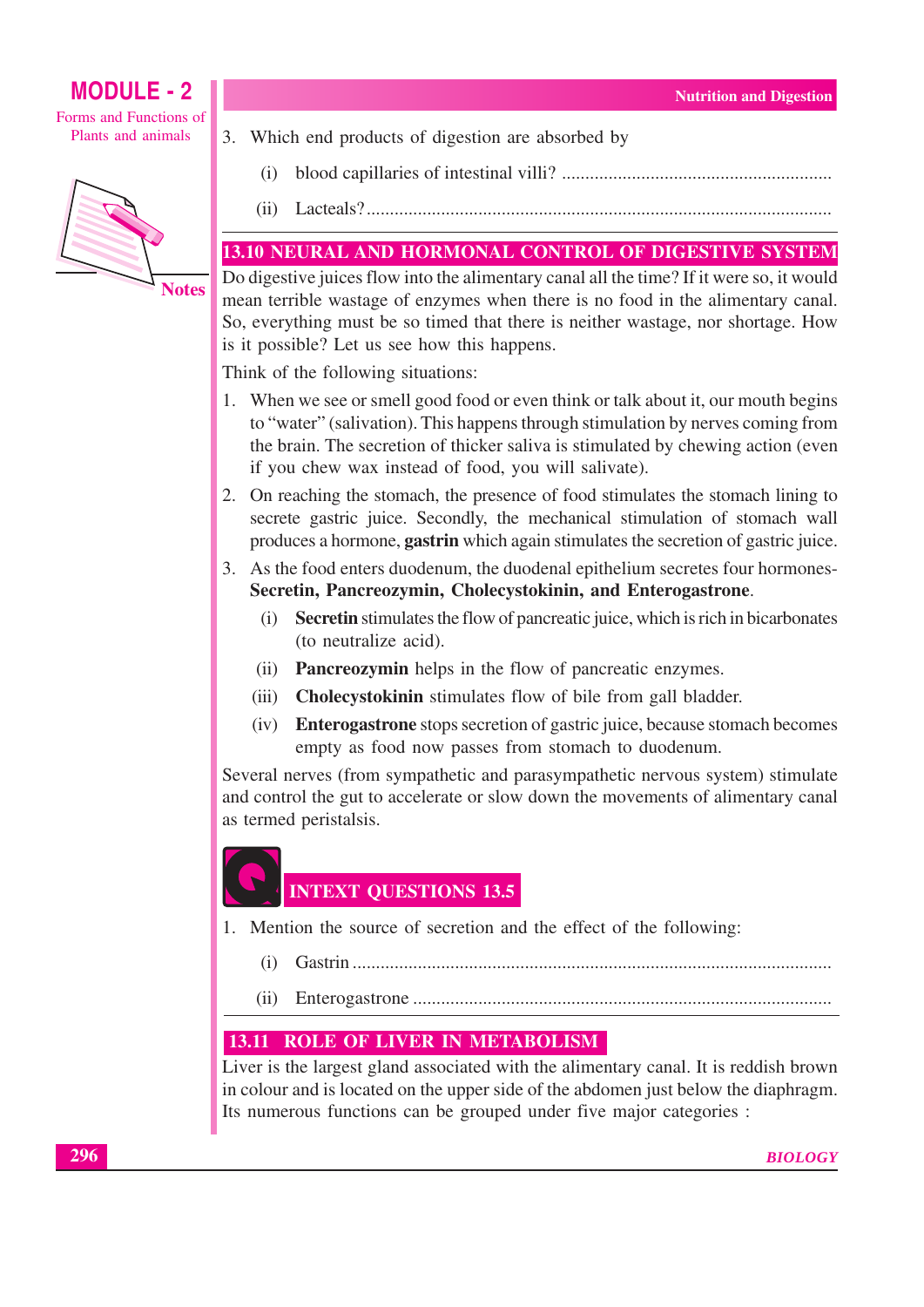#### **Blood related functions:**

- (i) Produces *red blood cells* in the embryo. (In adults, RBCs are produced in bone marrow).
- (ii) Produces *prothrombin* and *fibrinogen* required for blood clotting.
- (iii) Produces *heparin* which prevents unnecessary coagulation of blood.
- (iv) Destroys dead and worn out red blood cells.
- (v) Removes toxic and metallic poisons from the blood (protective function).

#### **Storage functions:**

- (i) Storage of iron and some other metallic ions.
- (ii) Storage of vitamins A, D and  $B_{12}$ .
- (iii) Converts extra blood glucose into glycogen and stores it.

#### **Metabolic functions**

- (i) **Regulation of blood** sugar level by retaining excess *glucose* received as product of carbohydrate digestion from the intestines, and storing it as insoluble *glycogen* to release it again as soluble glucose when the blood sugar level falls.
- (ii) Breaking down of excess amino acids. Amino acids are the end products of protein digestion. Liver breaks down excess amino acids into urea and sugar. Urea is excreted out in urine and sugar is stored for use.
- (iii) Synthesizes fatty acids from carbohydrates, which can be used or stored as fat.

### **INTEXT QUESTIONS 13.6**

1. Name any three substances related to the blood, produced by liver.

 $(i)$ . . . . . . . . . . . . . . . . . . .

- 2. List any three substances which the liver stores.
	-

3. What happens to excess amino acids absorbed from gut?

#### 13.12 SOME DIGESTIVE DISORDERS (VOMITING, DIARRHOEA, **CONSTIPATION, INDIGESTION AND JAUNDICE)**

#### **13.12.1 Vomiting**

Vomiting is the forcible voluntary or involuntary emptying (throwing up) of stomach contents through the mouth. Vomiting is not a disease but a symptom of many conditions such as motion sickness, emotional stress, overeating, reaction to certain smells and odours, food poisoning, and infections. The most common cause of vomiting is **gastroenteritis**. This is an infection of the gut usually caused by virus or bacteria. Prolonged and excessive vomiting can dehydrate the body and may alter

#### **BIOLOGY**

Forms and Functions of Plants and animals

**MODULE - 2** 

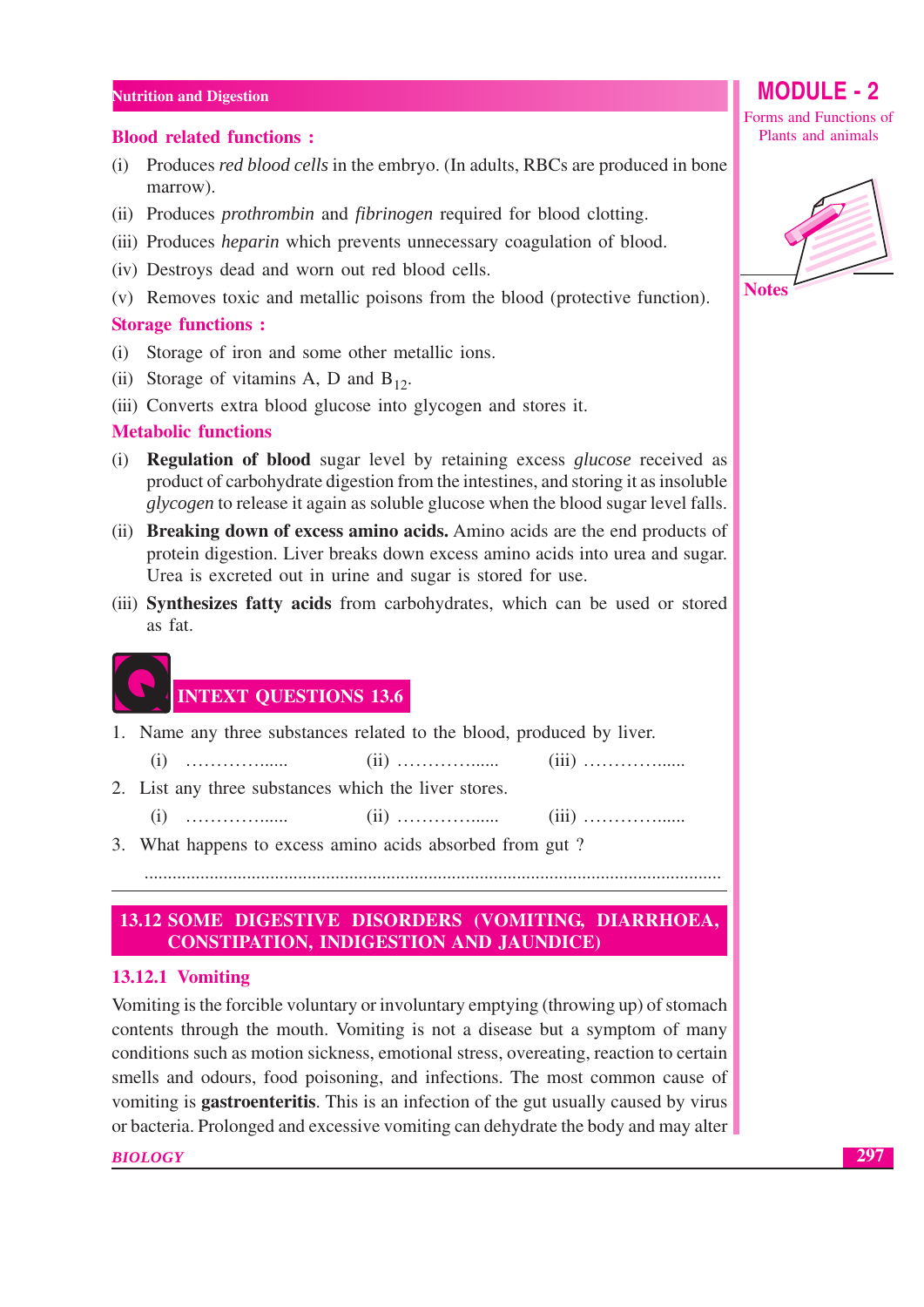### **MODULE - 2** Forms and Functions of

Plants and animals



the electrolyte balance. Repeated or excessive vomiting may cause injury to the oesophagus or may corrode the oesophageal mucosa (inner lining of oesophagus). In such a case, fresh blood may be seen in the vomit. However, in most cases vomiting does not last for more than one or two days and is not very serious.

A person who is vomiting should be given lot of fluids. ORS (Oral Rehydration **Solution**) may be given frequently. ORS is a special powder which contains sugar and salts in specific amounts. This powder can be converted into a liquid form by following the instructions written on the packet. Person who is vomiting should sip this fluid at regular intervals. A home made sugar solution with a pinch of salt can substitute for ORS.

Vomiting should not be taken very lightly. Persistent vomiting can sometime be due to a severe infection. A doctor must definitely be consulted if vomiting continues for more than a day.

#### 13.12.2 Diarrhoea

Passing loose stool or liquid stool three or more times in a day is termed Diarrhoea. It is usually a symptom of gastrointestinal infection which can be caused by bacteria, virus or a parasitic protozoan. It begins as an irritation in the colon wall, then peristalsis increases and absorption of water by the colon becomes very slow.

Infection is spread through contaminated food or by drinking contaminated water or from person to person because of poor hygiene. Rotavirus and Escherichia coli (colon bacteria) are two most common causative agents of diarrhoea in developing countries. Severe diarrhoea leads to fluid and electrolyte imbalance particularly in children and people who are malnourished and have impaired immunity.

The most serious threat posed by diarrhoea is **dehydration**. Water and electrolytes (sodium, chloride, potassium and bicarbonate) are lost through liquid stools, vomiting, sweat, urine and with breathing. If these are not replaced then the person suffers from dehydration and if proper treatment is not given then the person may even die because of severe dehydration and fluid loss.

#### A person suffering from diarrhoea should be given ORS at regular intervals and doctor should be consulted if diarrhoea persists for more than a day or two.

In order to prevent diarrhoea one should always observe good personal hygiene and prevent food from contamination. Some of the precautions for preventing diarrhoea are:

- washing hands with soap before taking food
- fruits and vegetables thoroughly washed with water before eating or cooking
- keeping food covered and unexposed to flies or dust and dirt
- drinking safe and clean uncontaminated water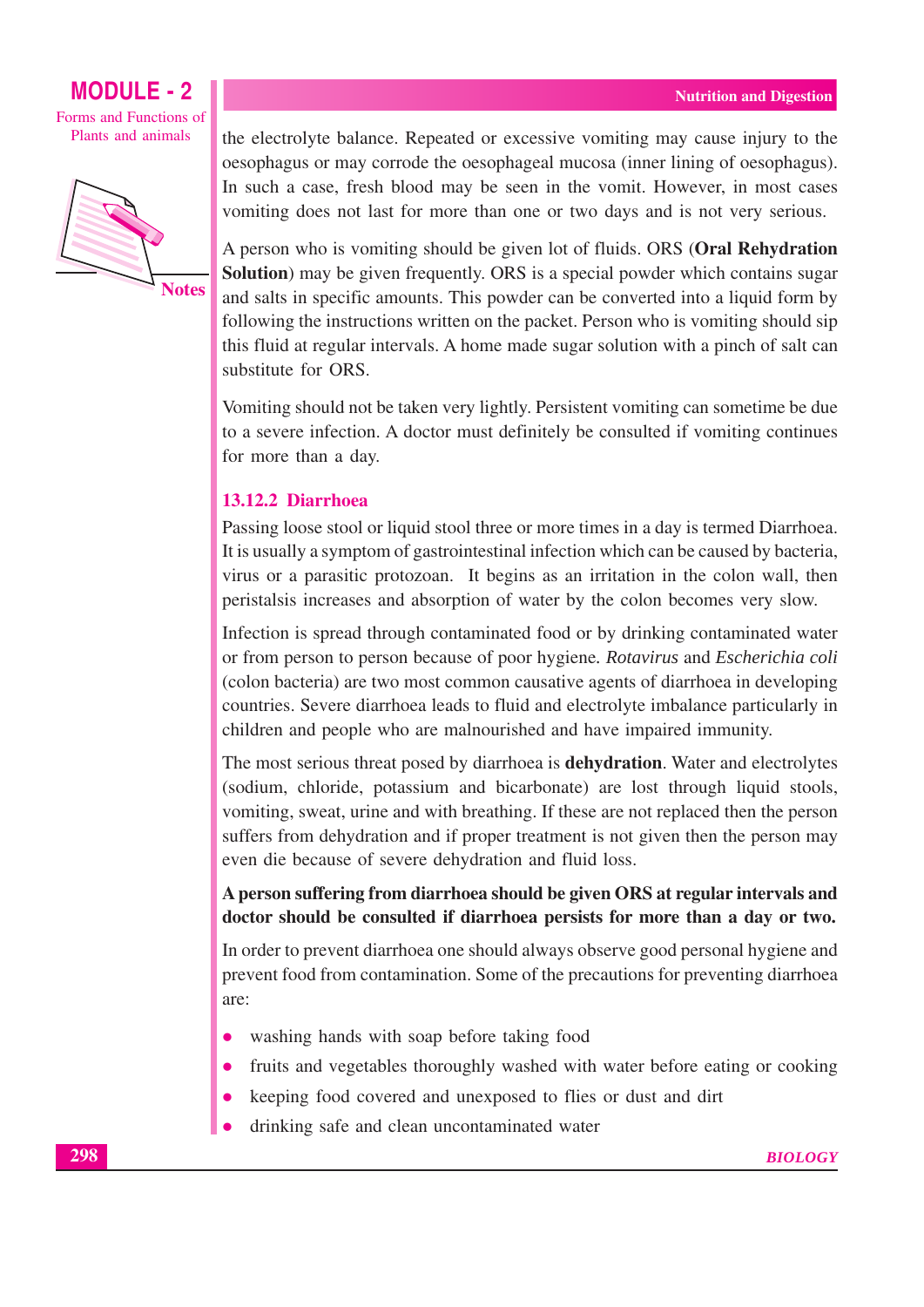#### 13.12.3 Constipation

Constipation is a term which is used when bowel movement becomes difficult or less frequent. The facees become excessively dry and hard. This happens when the undigested food passes slowly through the colon and large amount of water is absorbed in the large intestine. It is basically a disorder of the bowel function caused mainly due to inadequate fibre in the diet, irregular diet, inadequate activity or exercise, and stress or due to resisting the urge to have a bowel movement. Medicines (especially strong pain killers, antidepressants), or hypothyroidism may also be a cause of constipation. One can easily prevent constipation by eating a well balanced diet with plenty of fibre, drinking lot of water/fluids, regular exercises and passing stool whenever one feels the urge.

#### 13.12.4 Indigestion

Indigestion, also called **dyspepsia** is another name for an upset stomach. Indigestion is a feeling of discomfort in the upper abdomen during or immediately after eating (commonly called stomach ache). There is a recurrent pain and burning sensation in the upper abdomen. Indigestion may be triggered by overeating, eating spicy, greasy or fatty foods, emotional stress, consuming too much of high fibre foods, caffeine or tobacco and smoking or drinking too much of alcohol. Frequent consumption of medicines like antibiotics and pain killers, stomach or intestinal ulcers, and gastritis (inflammation of stomach lining and gall stones) are some other causes of indigestion.

Indigestion is common in all age groups and is not a sign of serious health problem unless there are other accompanying symptoms like an unexplained weight loss or severe abdominal pain. It can easily be prevented by life style changes. Some of these are:

- Cutting down on fatty foods, tea, coffee, alcohol  $\bullet$
- Not eating too much food or too quickly  $\bullet$
- Eating at least two or three hours before going to bed
- Reducing stress
- Giving up smoking

#### **13.12.5 Jaundice**

In jaundice, there is a yellow discoloration of the skin and the eyes due to a high level of bilirubin (bile pigment) in the blood. This happens when not much of it gets excreted. The high levels of bilirubin may be because of inflammation or other abnormalities of the liver cells, or blockage of the bile ducts. Sometimes jaundice is caused by the breakdown of a large number of red blood cells, which can occur in newborn babies. Jaundice is usually the first sign, and sometimes the only sign,

Forms and Functions of Plants and animals

**MODULE - 2** 

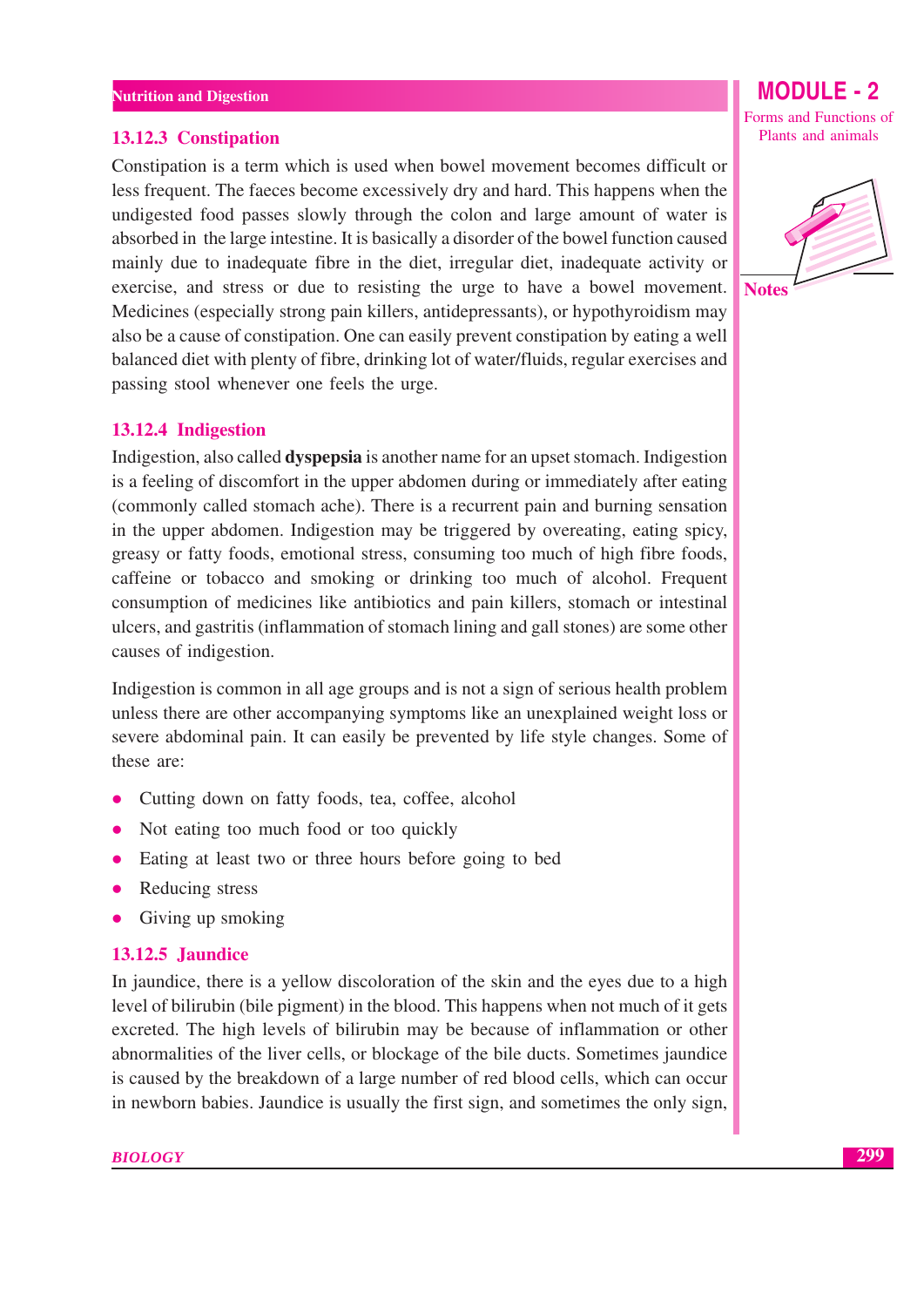Forms and Functions of Plants and animals



of liver disease. Jaundice may also be caused by viral infection transmitted through infected water.

Jaundice is related to the function of the liver so it is necessary to keep the liver healthy by eating a balanced diet and doing regular exercises.

### **INTEXT QUESTIONS 13.7**

A doctor advises a person to sip ORS at regular intervals because he/she  $1<sub>1</sub>$  $(a)$ was suffering from diarrheoa. What is this ORS?

- (b) Name any one causative agent of diarrhoea in developing countires.
- (c) During the rainy season there is a rise in diarrhoea cases. What piece of advice will you give to your younger brother/sister to prevent oneself from getting diarrhoea?

- 2. A little girl/boy had a problem in passing stool. The faeces were dry and hard. The doctor said that this was because the child was not taking adequate amount of fibres in the diet and was not taking proper diet at proper time. What is this child suffering from?
	-
- 3. What is dyspepsia? What are its symptoms?

4. Which organ of the body is involved in jaundice and how can you make out that a person is suffering from jaundice.

### WHAT YOU HAVE LEARNT

- Digestion is the breakdown of complex food, and nutrition include taking in and utilization of food.
- All animals are heterotrophic or phagotrophic or holozoic (ingesting bulk food) while the green plants are autotrophic (or holophytic)
- Animal nutrition involves five steps-ingestion, digestion, absorption, assimilation  $\bullet$ and egestion (defecation).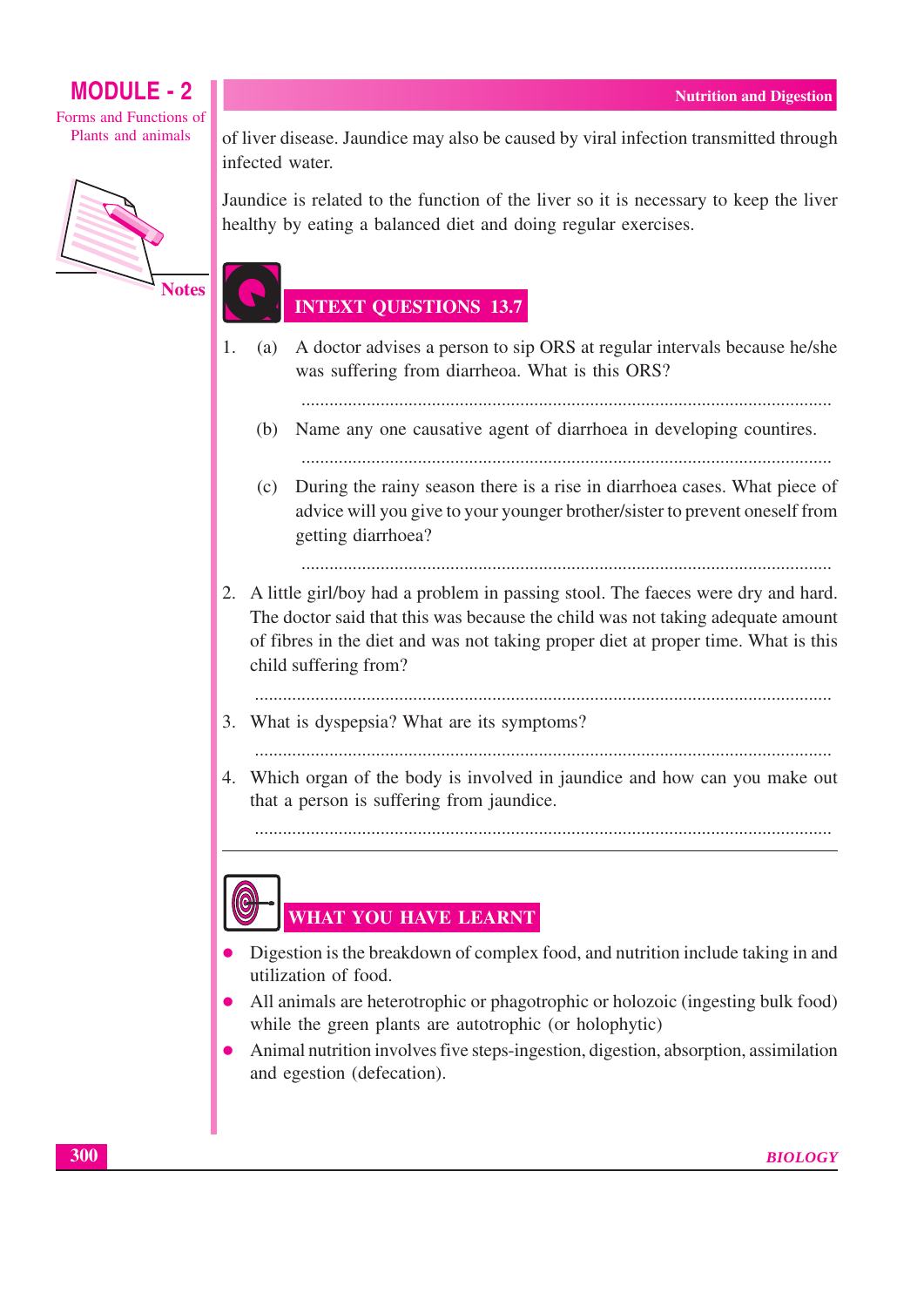- Digestion can be either intracellular or extracellular.
- The human alimentary canal consists of mouth, pharynx, oesophagus, stomach, small intestine, large intestine and anus.
- The digestive enzymes poured into the gut, are secreted from two kinds of sources; gut epithelium of stomach and intestine, and special glands (salivary glands, liver and pancreas).
- Starch is digested in the mouth by salivary amylase, and in the duodenum by pancreatic amylase. Other carbohydrates like maltose, sucrose and lactose are digested by the respective enzymes in the intestine.
- Fats are emulsified by bile, and are hydrolysed by lipases in stomach and intestine.
- Proteins are digested by pepsin in the stomach and by trypsin in the intestine and the peptidases break them into amino acids.
- $\bullet$  Absorption of digested food mainly occurs in the small intestine simple sugars and amino acids are absorbed into the blood capillaries of the intestinal villi and the fatty acids and glycerol into lacteals.
- Most water from the digested food is absorbed in colon and rectum.
- Defaeaction is the expulsion of semi-solid faeces.
- Several hormones regulate the secretion of digestive juices from different parts, at the right time and in right quantity.
- Besides playing an important digestive role, the liver has numerous other functions in connection with blood and general metabolism.
- Common digestive disorders are vomiting, diarrhoea, constipation, indigestion and jaundice
- Intake of ORS or oral Rehydration solution is a must when suffering from digestive disorders like vomiting and diarshoea in order to prevent dehydration.

**TERMINAL EXERCISES** 

- 1. Explain the term "autotrophs". How are animals different from plants with regard to their mode of nutrition?
- 2. Enlist at least ten organs of the alimentary canal of man.
- 3. Define the term "digestion". List the digestive processes occurring in the small intestine.
- 4. How does digestion of carbohydrates and proteins take place in humans?
- 5. Explain the role of the following in the digestive process in humans:
	- $(a)$  Gastrin (b) Hydrochloric acid (c) Secretin
- 6. Write short notes on
	- (a) absorption of the digested food (b) assimilation
	- (c) defaecation (d) role of liver in metabolism.

#### **BIOLOGY**

Forms and Functions of Plants and animals

**MODULE - 2** 



**Notes**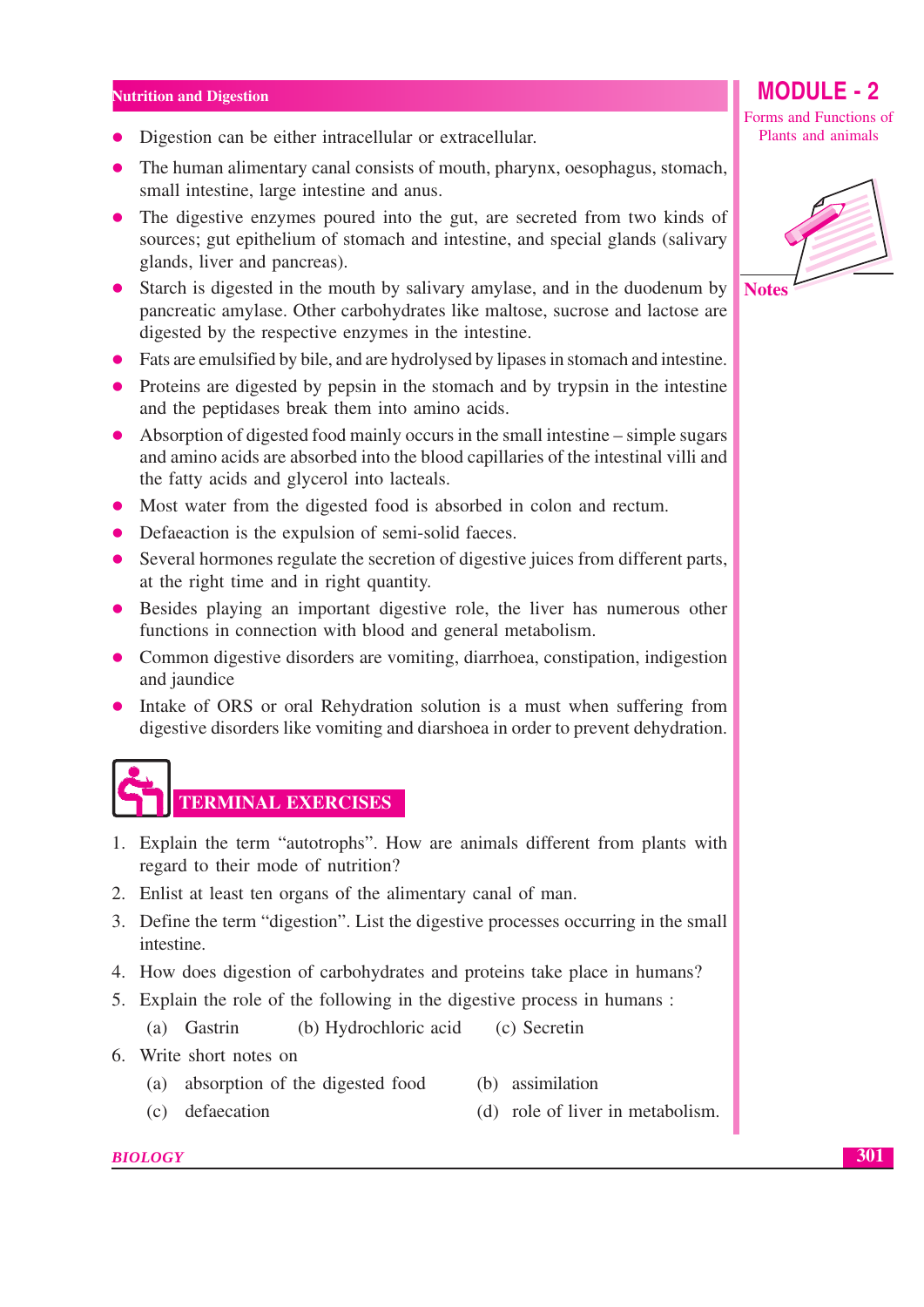Forms and Functions of Plants and animals



7. Name the enzymes concerned with the digestion of various carbohydrates, the region of the gut where they act and their products in the table given below:

| Carbohydrate Enzyme |            |   | Region of gut | Produc |
|---------------------|------------|---|---------------|--------|
|                     | 1. Starch  | . |               |        |
|                     | 2. Dextrin |   |               |        |
| 3.                  | Maltose    |   |               |        |
| 4.                  | Sucrose    |   |               |        |
|                     | 5. Lactose |   |               |        |

8. Bile has no digestive enzyme yet it plays a key role in digestion. What is its role?

9. Draw a well labelled diagram of alimentary canal in humans.

10. List common digestive disorders. Add a note on ORS.

#### **ANSWERS TO INTEXT QUESTIONS**

- $13.1 \t1.$ Ingestion, digestion, absorption, assimilation, egestion
	- 2. All the five steps of digestion occur inside the cell itself. Paramecium, Amoeba etc.
- $13.2$  1 1 d.  $2. f.$ 5. c. 6. e. 7. h.  $8. h$  $3. \varrho$ . 4. a.
	- Parotid  $-$  in front of and below ear  $2<sup>1</sup>$ Submaxillary  $-$  inner side of lower jaw.

Sublingual – below the tongue

- $13.3 \t1.$ Smaller particles provide larger surface area for digestive action.
	- $2.$ (i) Salivary glands (ii) Stomach (iii) Pancreas
	- $\overline{3}$ . 1. Pepsin 2. Trypsin, 3. Chymotrypsin, 4. Carboxypeptidase.
- $13.4 \t1.$ Colon/large intestine.
	- (iii) microvilli  $2.$ (i) very long  $(ii)$  villi
	- 3. (i) Amino acids and simple sugars, (ii) fatty acids and glycerol.
- 13.5 1. (i) Gastrin-stomach, stimulates secretion of gastric juice
	- (ii) Enterogastrone-Duodenum, stops secretion of gastric juice.
- 13.6 1. Fibrinogen, prothrombin, heparin
	- Sugar/glycogen, iron, vitamin  $A/D/B_{12}$ 2.
	- 3. Broken down to produce sugar and urea, sugar is used and urea is excreted.